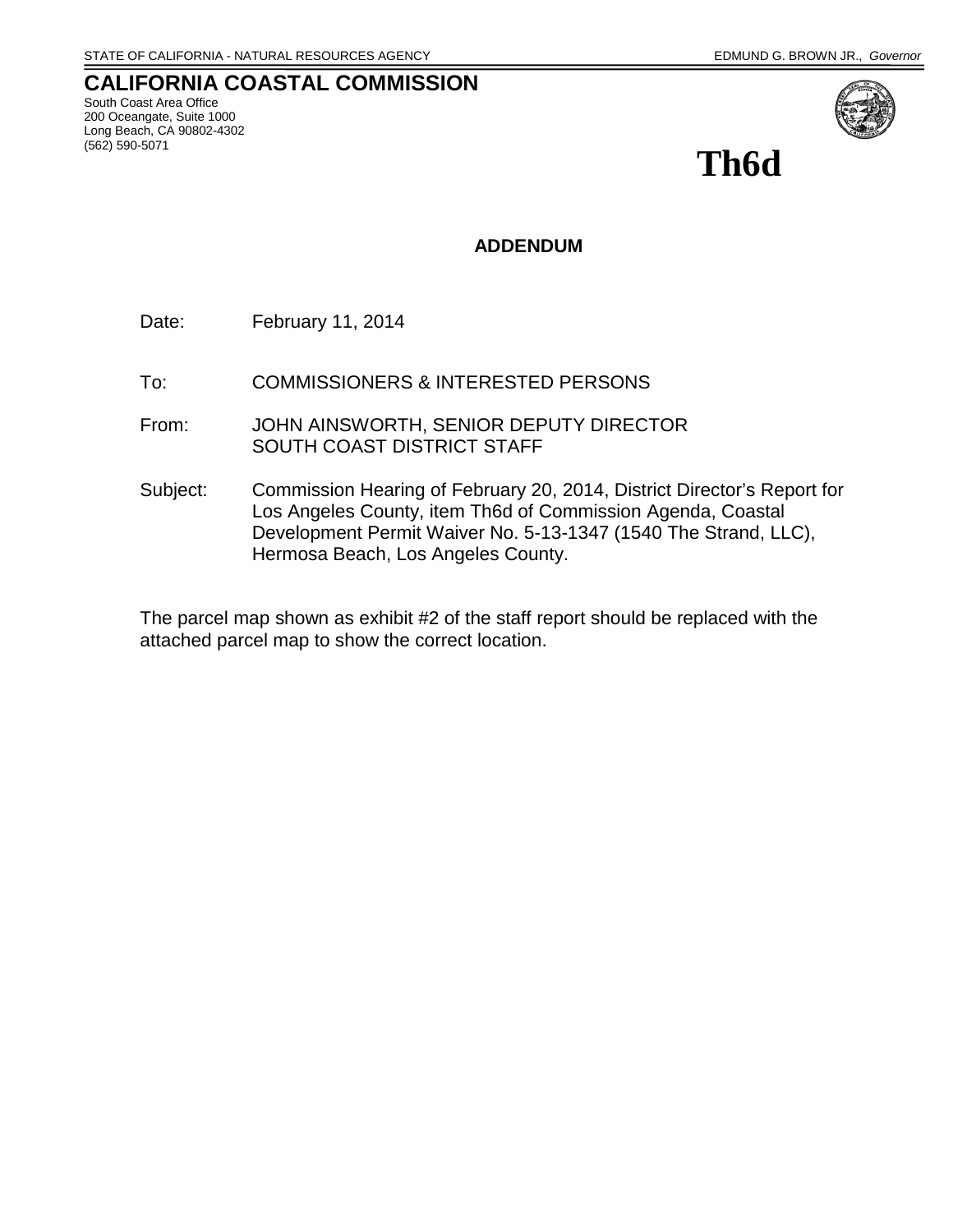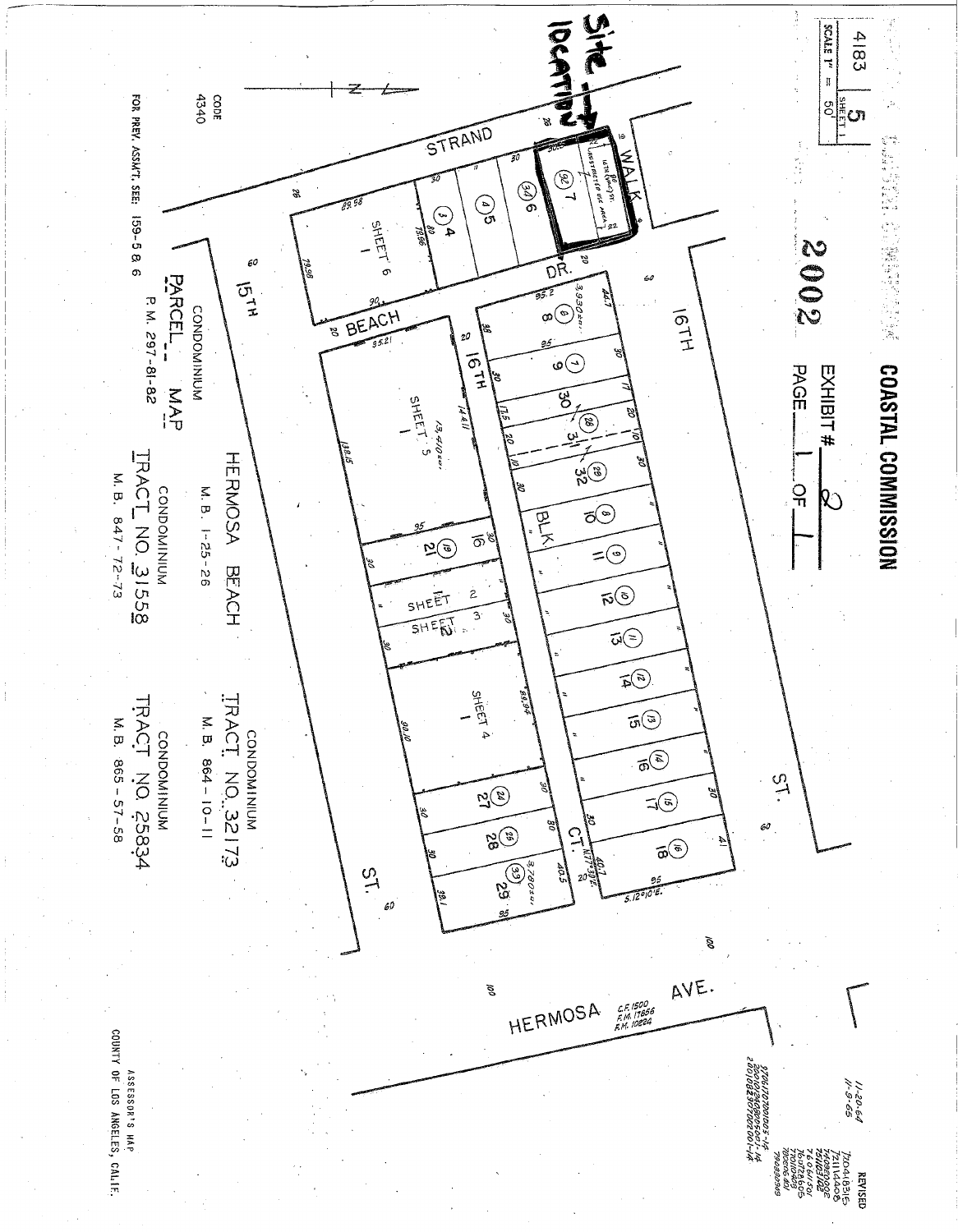#### **CALIFORNIA COASTAL COMMISSION** South Coast Area Office 200 Oceangate, Suite 1000 Long Beach, CA 90802-4302 (562) 590-5071



**Th6d**

#### **ADDENDUM**

- Date: February 3, 2014
- To: COMMISSIONERS & INTERESTED PERSONS
- From: JOHN AINSWORTH, SENIOR DEPUTY DIRECTOR SOUTH COAST DISTRICT STAFF
- Subject: Commission Hearing of February 13, 2014 District Director's Report for Los Angeles County, item Th6d of Commission Agenda, Coastal Development Permit No. 5-13-1347 (Elizabeth Jane Ross), Hermosa Beach, Los Angeles County.

The project applicant name should be modified from Elizabeth Jane Ross to 1540 The Strand LLC to show the correct property owner on the agenda and the Staff Report.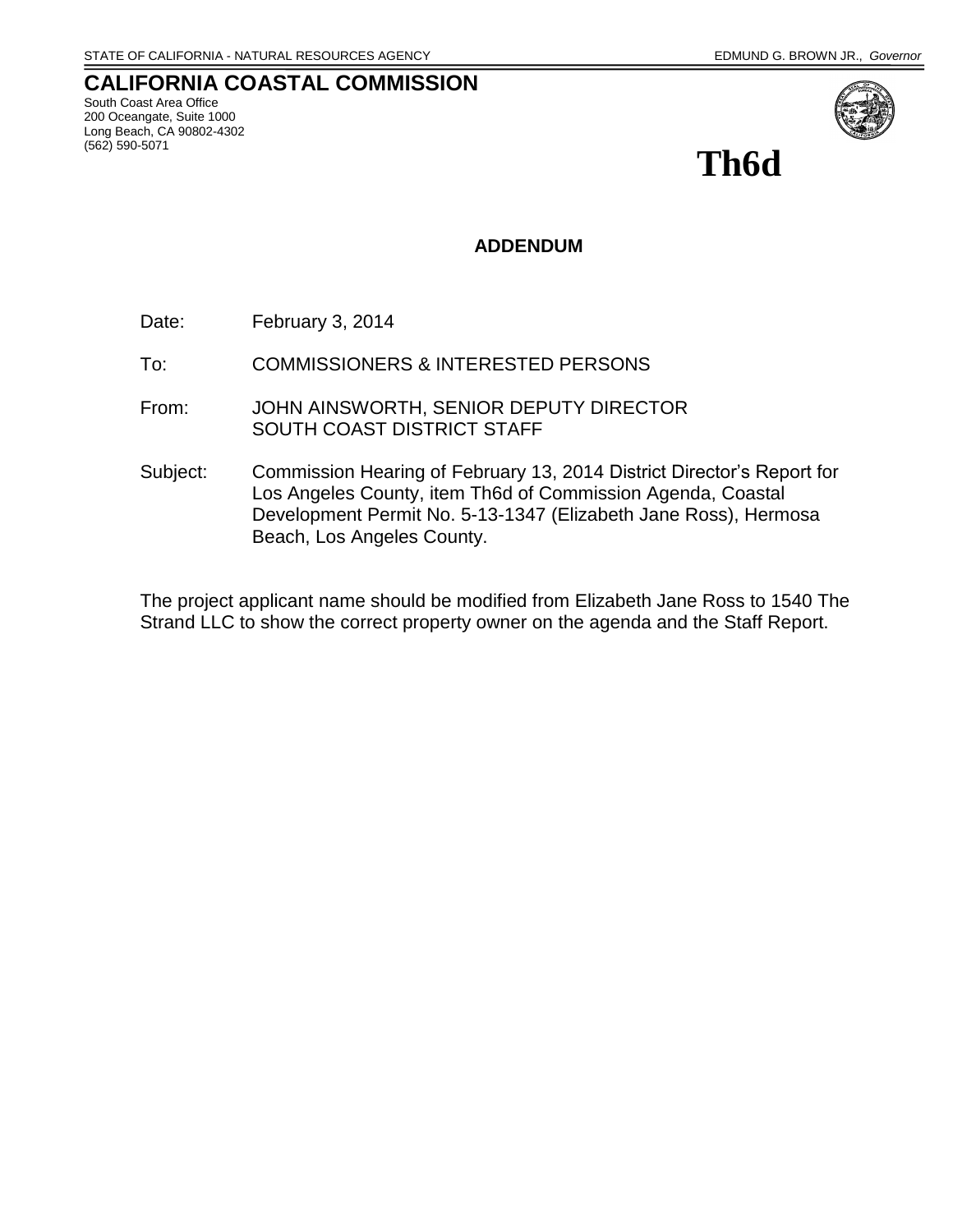# **CALIFORNIA COASTAL COMMISSION**

South Coast Area Office 200 Oceangate, Suite 1000 Long Beach, CA 90802-4302 (562) 590-5071



# **Th6d**

| Filed:               | 12/13/2013    |
|----------------------|---------------|
| 180th Day:           | 06/11/2014    |
| Staff:               | S Vaughn - LB |
| <b>Staff Report:</b> | 01/10/2014    |
| <b>Hearing Date:</b> | 02/13/2014    |

# **STAFF REPORT: CONSENT CALENDAR**

| <b>Application No.:</b>      | 5-13-1347                                                                                                                                                                                                                                                                                                     |  |  |
|------------------------------|---------------------------------------------------------------------------------------------------------------------------------------------------------------------------------------------------------------------------------------------------------------------------------------------------------------|--|--|
| Applicant:                   | <b>Elizabeth Jane Ross</b>                                                                                                                                                                                                                                                                                    |  |  |
| Agent:                       | <b>SROUR &amp; Associates</b>                                                                                                                                                                                                                                                                                 |  |  |
| <b>Location:</b>             | 1540 The Strand, Hermosa Beach, Los Angeles (APN 4183-<br>$005-092$                                                                                                                                                                                                                                           |  |  |
| <b>Project Description:</b>  | Demolition of existing beachfront duplex including parking<br>spaces and construction of a 30-ft tall, 5015 sq. ft., three-story<br>single family residence with a fully finished basement,<br>attached two-car garage, on-site guest parking space and 640<br>cu. yds. of grading with 12 ft. of excavation. |  |  |
| <b>Staff Recommendation:</b> | Approval with conditions                                                                                                                                                                                                                                                                                      |  |  |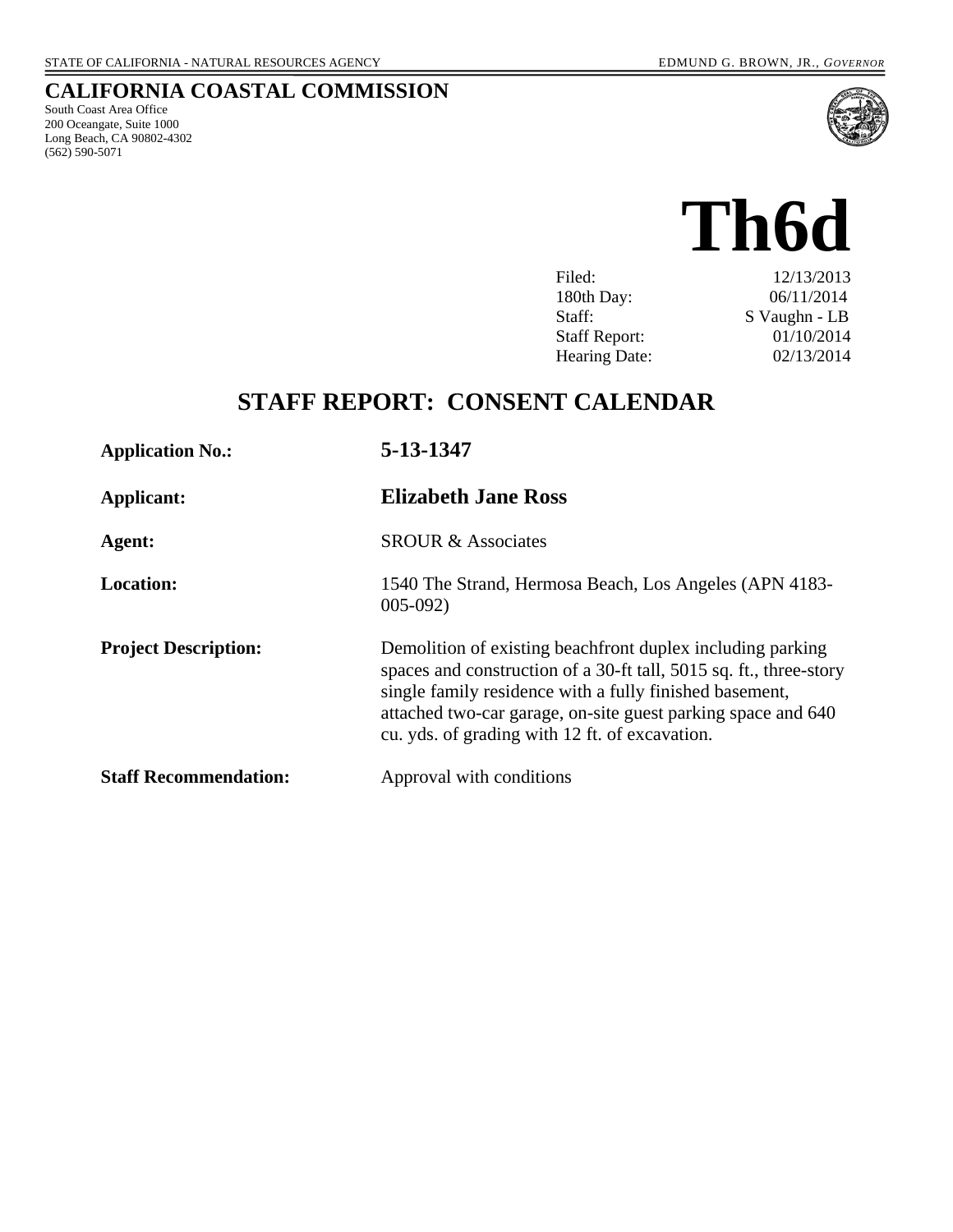# **I. MOTION AND RESOLUTION**

#### **Motion:**

*I move that the Commission approve the coastal development permit applications included on the consent calendar in accordance with the staff recommendations.*

Staff recommends a **YES** vote. Passage of this motion will result in approval of all of the permits included on the consent calendar. The motion passes only by affirmative vote of a majority of the Commissioners present.

#### **Resolution:**

*The Commission hereby approves a coastal development permit for the proposed development and adopts the findings set forth below on grounds that the development as conditioned will be in conformity with the policies of Chapter 3 of the Coastal Act and will not prejudice the ability of the local government having jurisdiction over the area to prepare a Local Coastal Program conforming to the provisions of Chapter 3. Approval of the permit complies with the California Environmental Quality Act because either 1) feasible mitigation measures and/or alternatives have been incorporated to substantially lessen any significant adverse effects of the development on the environment, or 2) there are no further feasible mitigation measures or alternatives that would substantially lessen any significant adverse impacts of the development on the environment.*

# **II. STANDARD CONDITIONS:**

This permit is granted subject to the following standard conditions:

- 1. **Notice of Receipt and Acknowledgment**. The permit is not valid and development shall not commence until a copy of the permit, signed by the permittee or authorized agent, acknowledging receipt of the permit and acceptance of the terms and conditions, is returned to the Commission office.
- 2. **Expiration.** If development has not commenced, the permit will expire two years from the date on which the Commission voted on the application. Development shall be pursued in a diligent manner and completed in a reasonable period of time. Application for extension of the permit must be made prior to the expiration date.
- 3. **Interpretation.** Any questions of intent of interpretation of any condition will be resolved by the Executive Director or the Commission.
- 4. **Assignment.** The permit may be assigned to any qualified person, provided assignee files with the Commission an affidavit accepting all terms and conditions of the permit.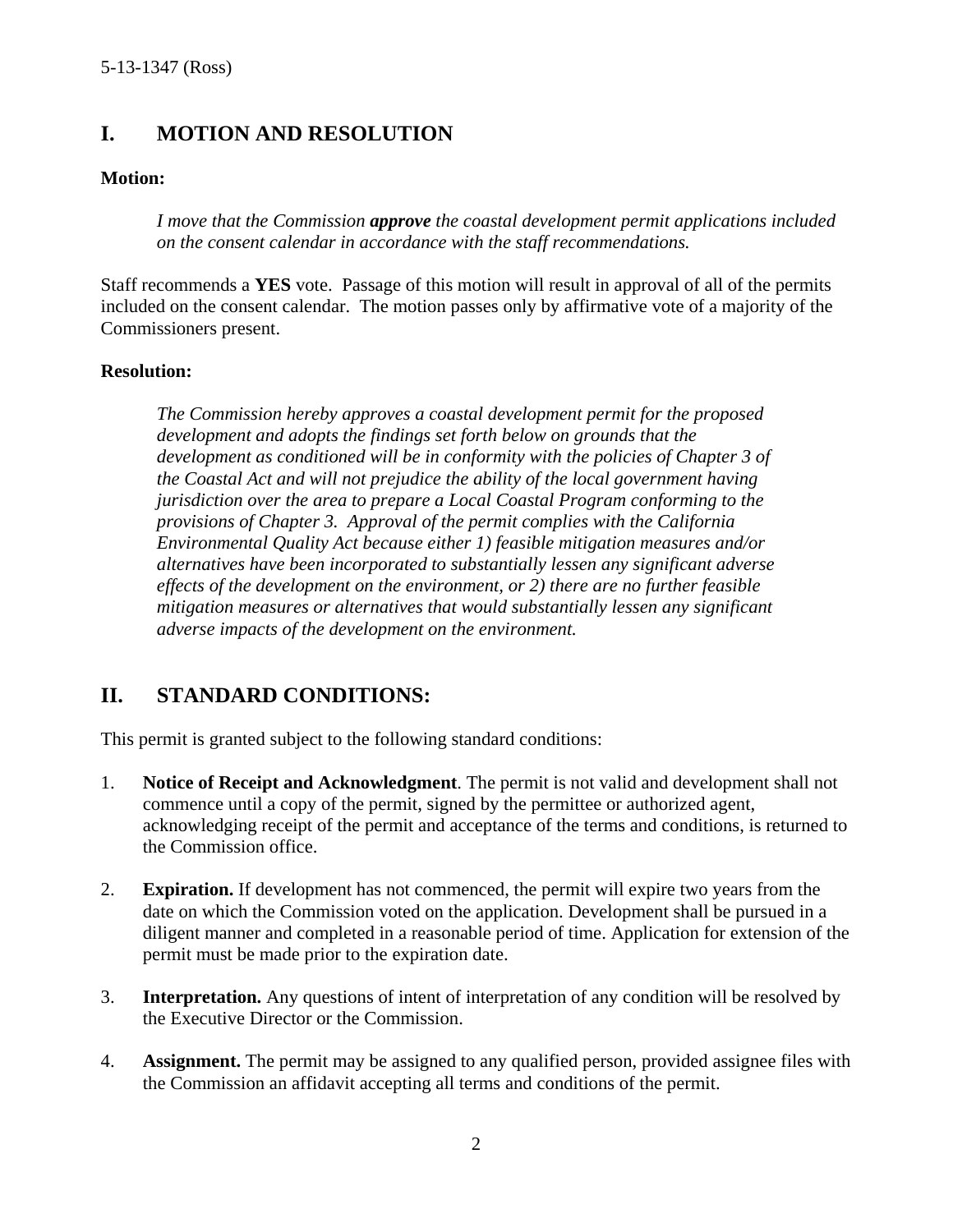5. **Terms and Conditions Run with the Land.** These terms and conditions shall be perpetual, and it is the intention of the Commission and the permittee to bind all future owners and possessors of the subject property to the terms and conditions.

# **III. SPECIAL CONDITIONS:**

This permit is granted subject to the following special conditions:

#### **1. Water Quality, Drainage and Landscaping Plans.**

A. The applicant shall conform to the drainage and run-off control plan received on January 9, 2014 showing roof drainage and runoff from all impervious areas directed to landscaped areas, infiltration pit, or permeable concrete wherever possible. Vegetated landscaped areas shall only consist of native plants or non-native drought tolerant plants, which are non-invasive. No plant species listed as problematic and/or invasive by the California Native Plant Society, the California Exotic Pest Plant Council, or as may be identified from time to time by the State of California shall be employed or allowed to naturalize or persist on the site. No plant species listed as a 'noxious weed' by the State of California or the U.S. Federal Government shall be utilized within the property. The applicant shall incorporate Best Management Practices (BMPs) into the construction and post-construction phases of the subject development.

B. The permittee shall undertake development in accordance with the approved final landscaping and drainage plans. Any proposed changes to the approved plan shall be reported to the Executive Director. No changes to the approved plan shall occur without a Commission amendment to this coastal development permit unless the Executive Director determines that no amendment is legally required.

- **2. Assumption of Risk, Waiver of Liability and Indemnity.** By acceptance of this permit, the applicant acknowledges and agrees (i) that the site may be subject to hazards from flooding, sea level rise, erosion and wave uprush; (ii) to assume the risks to the applicant and the property that is the subject of this permit of injury and damage from such hazards in connection with this permitted development; (iii) to unconditionally waive any claim of damage or liability against the Commission, its officers, agents, and employees for injury or damage from such hazards; and (iv) to indemnify and hold harmless the Commission, its officers, agents, and employees with respect to the Commission's approval of the project against any and all liability, claims, demands, damages, costs (including costs and fees incurred in defense of such claims), expenses, and amounts paid in settlement arising from any injury or damage due to such hazards.
	- **3. Future Development.** This permit is only for the development described in Coastal Development Permit No. 5-13-1347. Pursuant to Title 14 California Code of Regulations section 13250(b)(6), the exemptions otherwise provided in Public Resources Code section 30610(b) shall not apply to the development governed by the coastal development permit No. 5-13-1347. Accordingly, any future improvements to the structure authorized by this permit shall require an amendment to Permit No. 5-13-1347 from the Commission or shall require an additional coastal development permit from the Commission or from the applicable certified local government.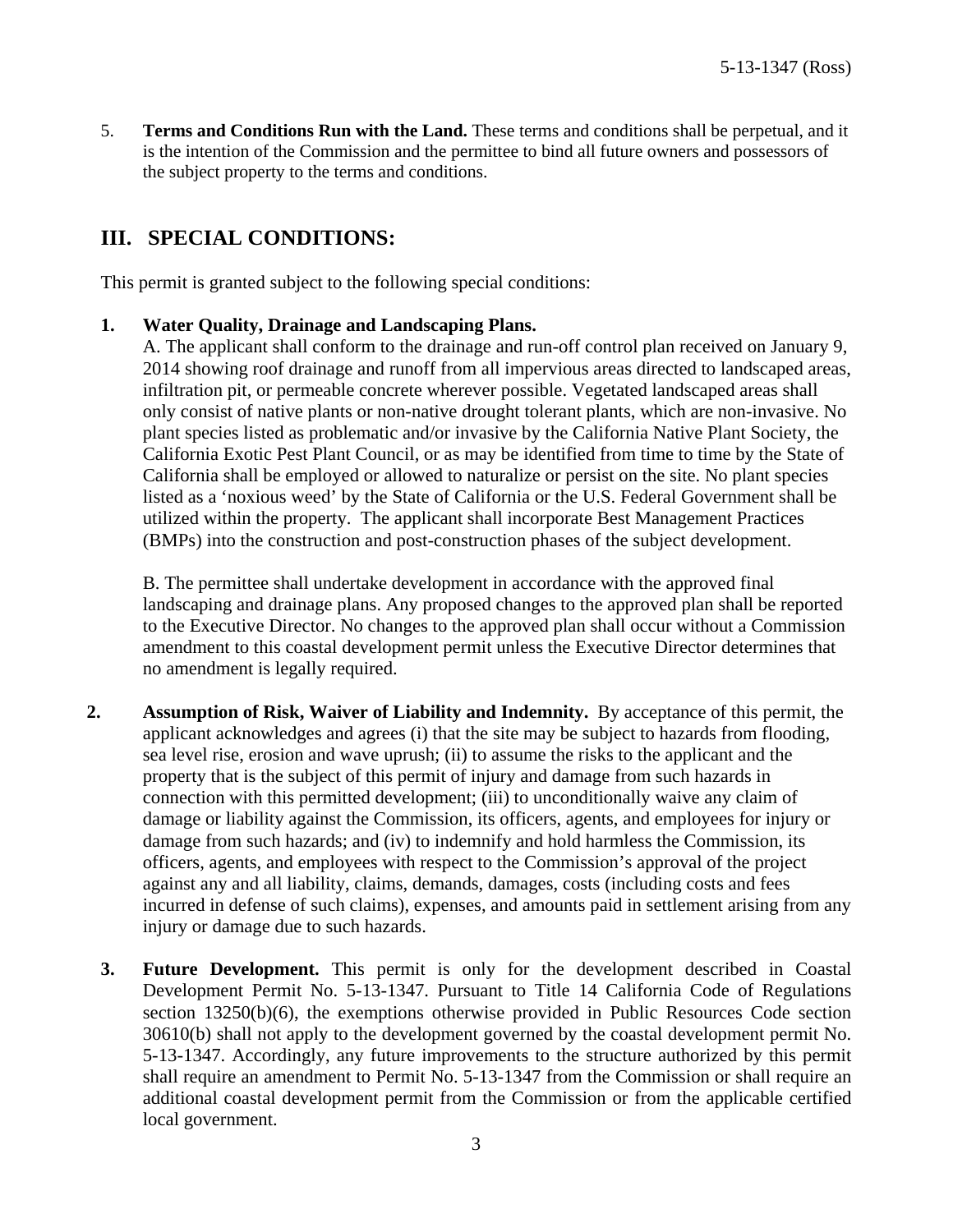#### **4. No Future Shoreline Protective Device**

A. By acceptance of this permit, the applicant agrees, on behalf of himself and all other successors and assigns, that no shoreline protective device(s) shall ever be constructed to protect the development approved pursuant to Coastal Development Permit No. 5-13-1347 including, but not limited to, the residence, garage, foundations, and patio, and any future improvements, in the event that the development is threatened with damage or destruction from waves, erosion, sea level rise, storm conditions or other natural hazards in the future. By acceptance of this permit, the applicant hereby waives, on behalf of himself and all successors and assigns, any rights to construct such devices that may exist under Public Resources Code Section 30235.

B. By acceptance of this permit, the applicant further agrees, on behalf of himself and all successors and assigns, that the landowner(s) shall remove the development authorized by this permit, including the residence, garage, foundations, and patio if any government agency has ordered that the structure is not to be occupied due to any of the hazards identified above. In the event that portions of the development fall to the beach before they are removed, the landowner(s) shall remove all recoverable debris associated with the development from the beach and ocean and lawfully dispose of the material in an approved disposal site. Such removal shall require a coastal development permit.

5. **Deed Restriction.** PRIOR TO ISSUANCE OF THIS COASTAL DEVELOPMENT PERMIT (5-13-1347), the applicant shall submit to the Executive Director for review and approval documentation demonstrating that the applicant has executed and recorded against the parcel(s) governed by this permit a deed restriction, in a form and content acceptable to the Executive Director: (1) indicating that, pursuant to this permit, the California Coastal Commission has authorized development on the subject property, subject to terms and conditions that restrict the use and enjoyment of that property; and (2) imposing the Special Conditions of this permit, as covenants, conditions and restrictions on the use and enjoyment of the Property. The deed restriction shall include a legal description of the entire parcel or parcels governed by this permit. The deed restriction shall also indicate that, in the event of an extinguishment or termination of the deed restriction for any reason, the terms and conditions of this permit, shall continue to restrict the use and enjoyment of the subject property so long as either this permit or the development it authorizes, or any part, modification, or amendment thereof, remains in existence on or with respect to the subject property.

## **IV. FINDINGS AND DECLARATIONS:**

#### **A. PROJECT LOCATION & DESCRIPTION**

The proposed development consists of the demolition of an existing duplex, and construction of a new 30 ft. tall, 5,015 sq. ft., single-family residence. The site is located in an R – 2B zone, which allows 30 ft. tall structures; the applicant is proposing a 30 ft. tall single family residence, which is consistent with the  $R - 2B$  zoning. The proposed residence will have three stories, a finished basement, an attached two-car garage and a guest parking space. The project includes 640 cu. yds.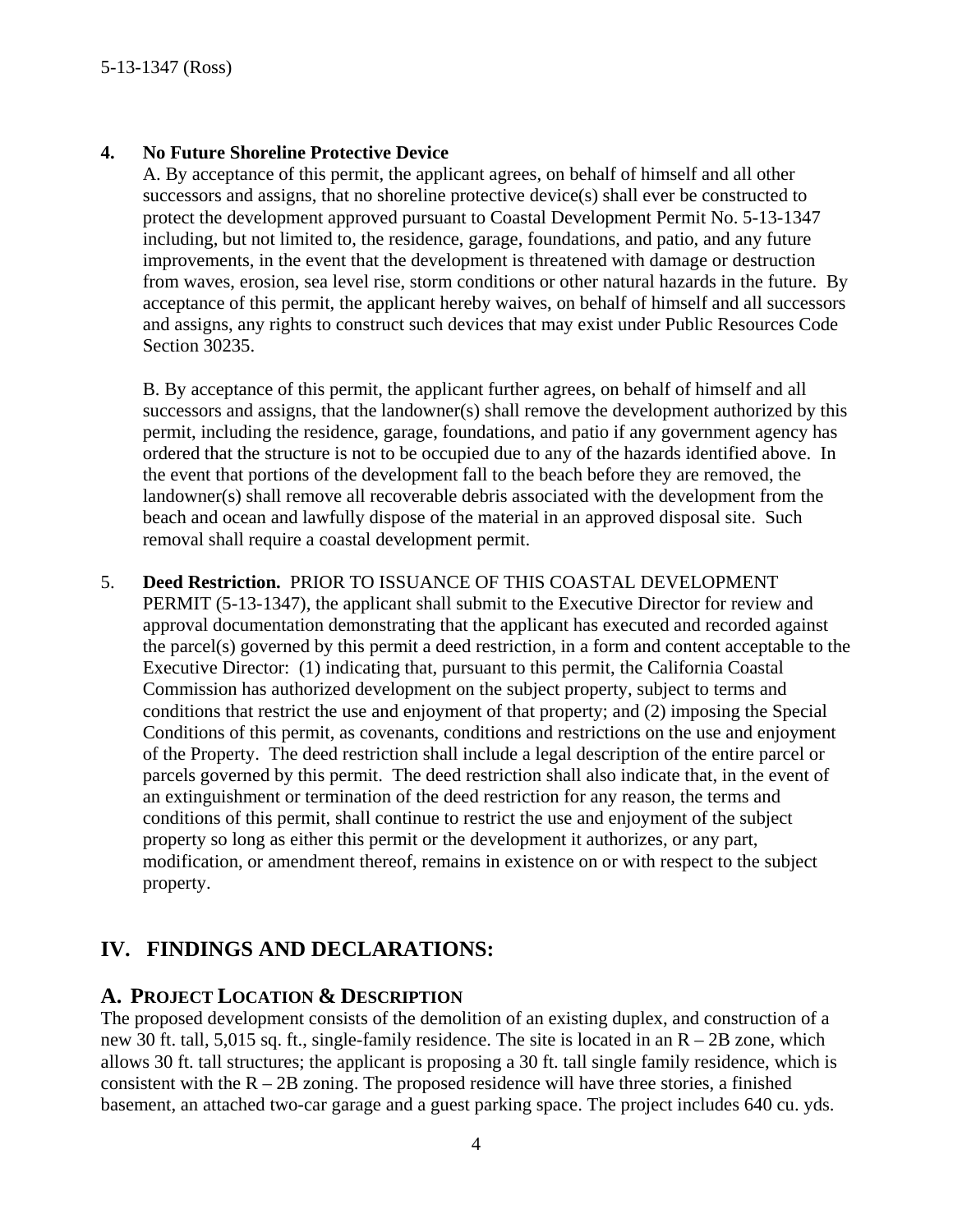of cut, which will be exported to a commercial dump site located outside of the Coastal Zone. The 4,188 sq. ft. lot will have a proposed building foot print of 1,416 sq. ft., hardscape area of 1,386 sq. ft., landscape area of 166 sq. ft. and permeable area of 1,220 sq. ft. The proposed drainage system will capture at least 50% of storm water via permeable surfaces or down spouts, which will direct storm water to an on-site infiltration system.

The site is located at 1540 The Strand, within the City of Hermosa Beach, Los Angeles County. The site is a relatively level beachfront lot located between the first public road and the sea. The lot is located on the inland side of The Strand, an improved public right-of-way that separates the residential development from the public beach. The Strand is used by both residents and visitors for recreational purposes (walking, jogging, biking, etc.) and to access the shoreline. The Strand extends for approximately 4 miles, from  $45<sup>th</sup>$  Street (the border between El Segundo and Manhattan Beach) to Herdondo Street (the border between Hermosa Beach and Redondo Beach). The proposed project is located within a developed urban residential area, north of the Hermosa Beach Pier and south of Manhattan Beach Pier. There is an approximately 450 –ft. wide sandy beach between the subject property and the mean high tide line. Vertical public access to this beach is available to pedestrians via the public right-of-way on  $16<sup>th</sup>$  Street at the northern border of the property.

A portion of the proposed patio area, approximately 10 ft. deep, encroaches on the public right-ofway adjacent to the Strand. The area of proposed patio encroachment is currently privately developed and used in tandem with the existing patio. The encroached upon area is under a separate permit and is subject to the City of Hermosa Beach Public Works Department for review and approval. The proposed project and encroachment is consistent with previously issued permits in the area.

Best management practices will be employed during construction and include daily clean-up and disposal and/or recycling of construction debris, covering of all stock piles and construction materials, protection of any nearby storm drain structures from construction debris or materials, sandbagging of site to control surface water run-off and monitoring or construction personnel to insure a full understanding of environmental protection procedures.

The City has review the proposed project and found it consistent with local zoning requirements, as evidence by their Approval-In-Concept, dated December 9, 2013. The proposed project conforms to the certified LUP 30-ft height limit for R-2B zoned, low density residential, and conforms to the setback limits for the front, rear and side yards.

#### **B. PUBLIC ACCESS**

The proposed development will not affect the public's ability to gain access to, and/or to make use of, the coast and nearby recreational facilities. Therefore, as proposed the development conforms with Sections 30210 through 30214, Sections 30220 through 30224, and 30252 of the Coastal Act.

#### **C. RECREATION**

The proposed development, as submitted, does not interfere with public recreational use of coastal resources and conforms with Sections 30210 through 30214 and Sections 30220 through 30223 of the Coastal Act regarding the promotion of public recreational opportunities.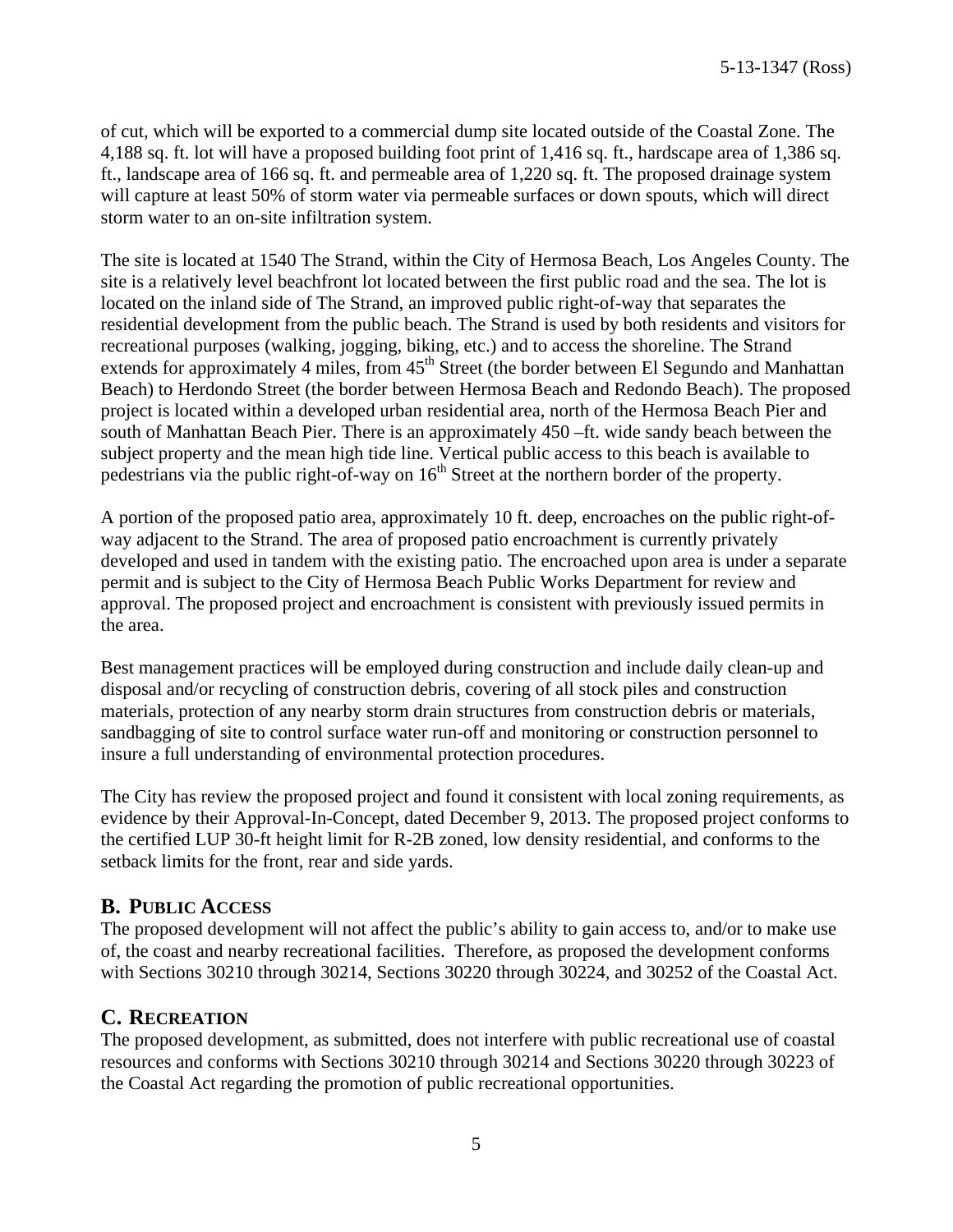# **D. WATER QUALITY**

The proposed development has a potential to increase the volume and intensity of runoff from the site and impact coastal water quality. The Commission has typically required new residences located along The Strand to incorporate measures designed to infiltrate runoff on-site wherever possible, to minimize the impacts of the project to coastal waters. The applicant has proposed to direct roof runoff to an infiltration pit, landscaping areas, and permeable concrete prior to discharge to the public storm drain system. Therefore, the development, as proposed and as conditioned, incorporates design features to minimize the infiltration of water and the effect of construction and post-construction activities on the marine environment. Therefore, the Commission finds that the proposed development, as conditioned, conforms with Sections 30230 and 30231 of the Coastal Act regarding the protection of water quality to promote the biological productivity of coastal waters and to protect human health.

# **E. HAZARDS**

The applicant provided a Coastal Hazard & Wave Uprush Study for the subject property, as is consistently required by the Commission for shoreline development in southern Los Angeles County and Orange County. The Coastal Hazard & Wave Uprush Study was prepared by Geosoils, Inc. and is dated June 7, 2013. The analysis describes the subject beach as a stable beach and concludes that "coastal hazards, which include shoreline erosion, wave and wave runup attack, sea level rise, and flooding, will not significantly impact [the] property over the life time of the proposed structure."

Development adjacent to the ocean is inherently hazardous. Development which may require a protective device in the future cannot be allowed due to the adverse impacts such devices have upon, among other things, public access, visual resources and shoreline processes. To minimize the project's impact on shoreline processes, and to minimize risks to life and property, the development has been conditioned to: require a drainage and runoff control plan to direct, treat, and minimize the flow of water offsite; prohibit construction of protective devices (such as a seawall) in the future; and to require that the landowner and any successor-in-interest assume the risk of undertaking the development. As conditioned, the Commission finds that the development conforms to the requirements of Sections 30235 and 30253 of the Coastal Act regarding the siting of development in hazardous locations.

# **F. DEED RESTRICTION**

To ensure that any prospective future owners of the property are made aware of the applicability of the conditions of this permit, the Commission imposes one additional condition requiring that the property owner record a deed restriction against the property, referencing all of the above Special Conditions of this permit and imposing them as covenants, conditions and restrictions on the use and enjoyment of the Property. Thus, as conditioned, this permit ensures that any prospective future owner will receive actual notice of the restrictions and/or obligations imposed on the use and enjoyment of the land in connection with the authorized development, including the risks of the development and/or hazards to which the site is subject, and the Commission's immunity from liability.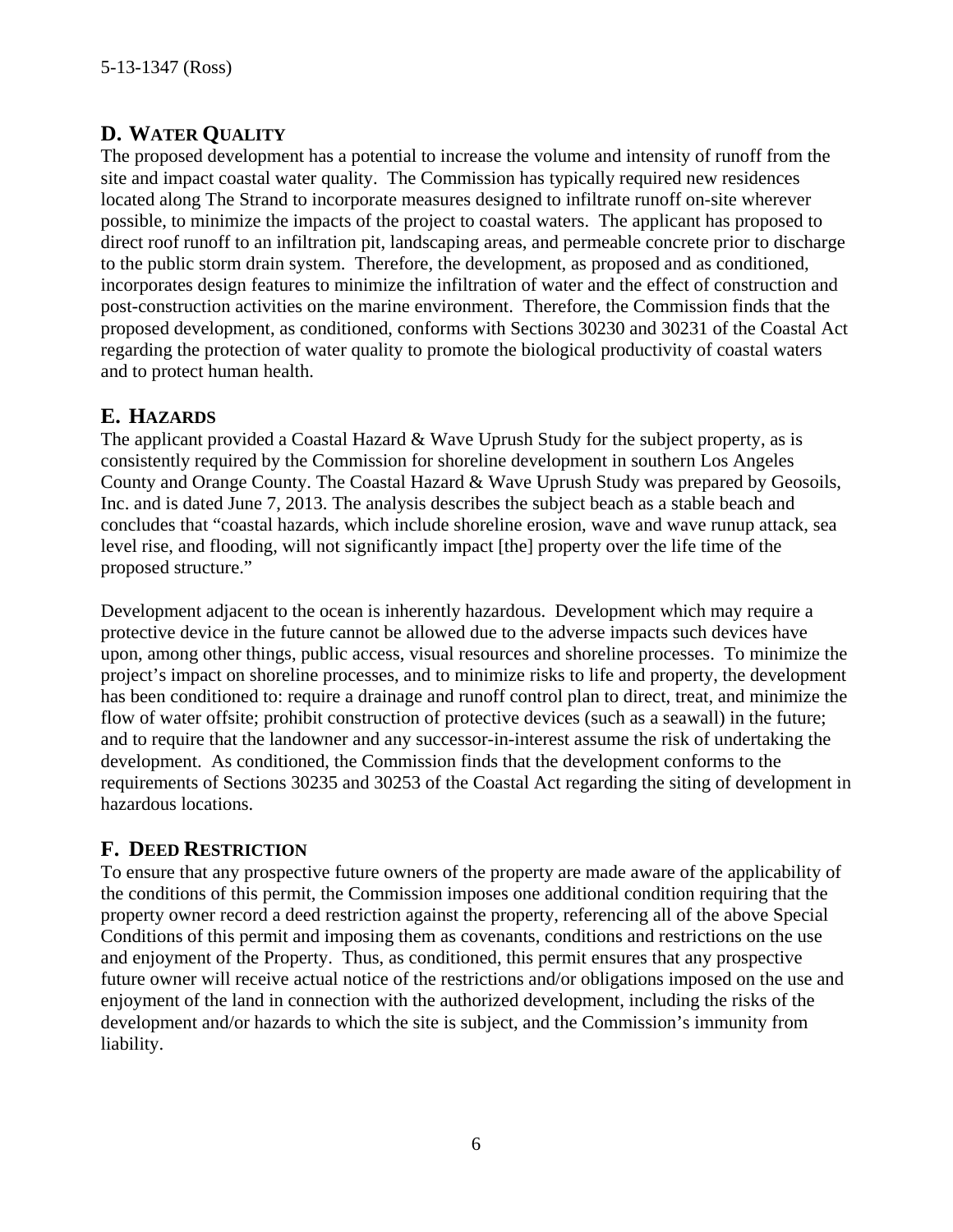#### **G. LOCAL COASTAL PROGRAM**

Coastal Act section 30604(a) states that, prior to certification of a local coastal program ("LCP"), a coastal development permit can only be issued upon a finding that the proposed development is in conformity with Chapter 3 of the Act and that the permitted development will not prejudice the ability of the local government to prepare an LCP that is in conformity with Chapter 3. The Land Use Plan for Hermosa Beach was effectively certified on April 21, 1982, however, as stated, the Coastal Act is the standard of review for this project. As conditioned, the proposed development is consistent with Chapter 3 of the Coastal Act and with the certified Land Use Plan for the area.

### **H. CALIFORNIA ENVIRONMENTAL QUALITY ACT (CEQA)**

As conditioned, there are no feasible alternatives or additional feasible mitigation measures available that would substantially lessen any significant adverse effect that the activity may have on the environment. Therefore, the Commission finds that the proposed project, as conditioned to mitigate the identified impacts, is the least environmentally damaging feasible alternative and can be found consistent with the requirements of the Coastal Act to conform to CEQA.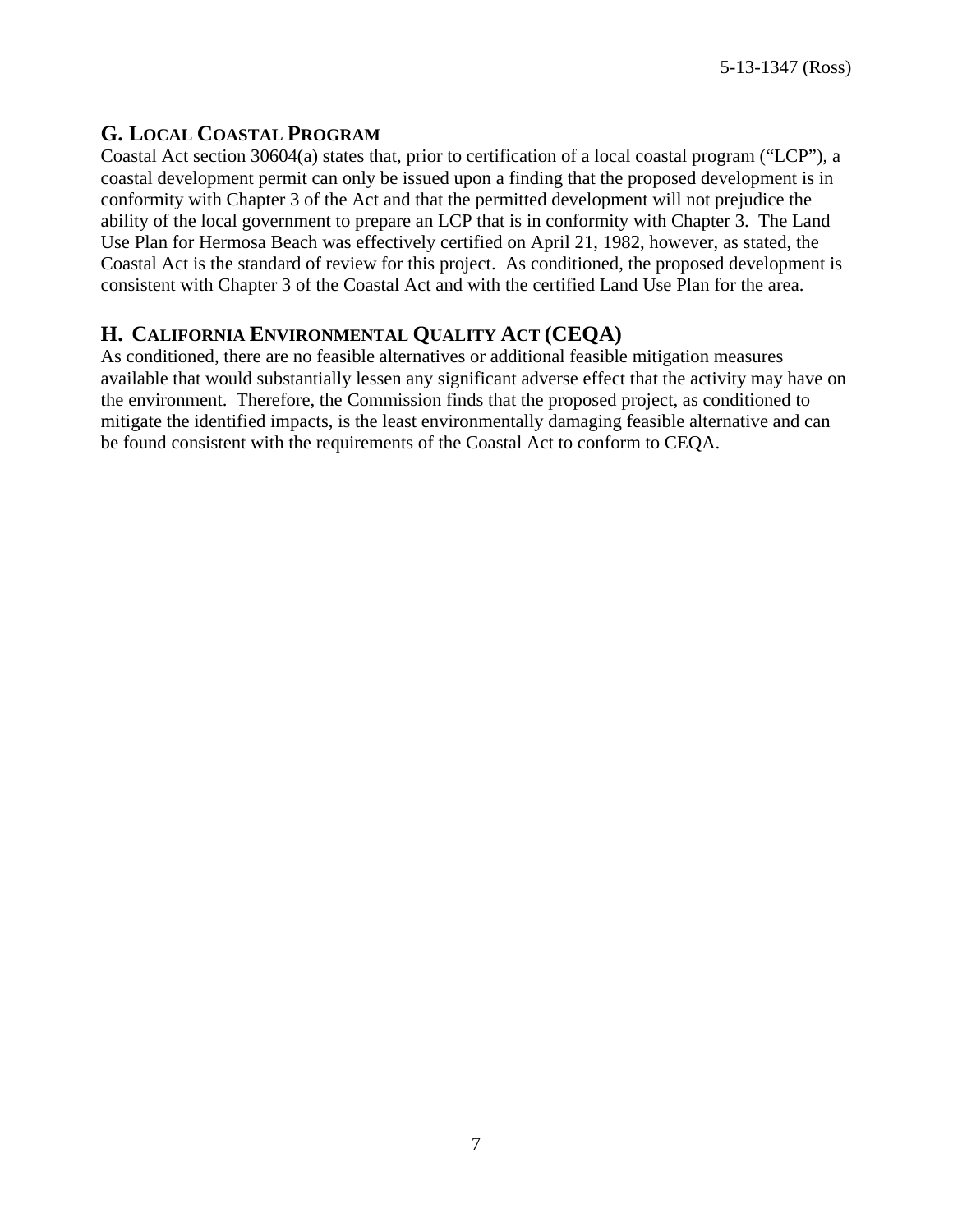# **Appendix A - Substantive File Documents**

-City of Hermosa Beach Approval-in-Concept, dated December 9, 2013 -Coastal Hazard & Wave Runup Study, dated June 7, 2013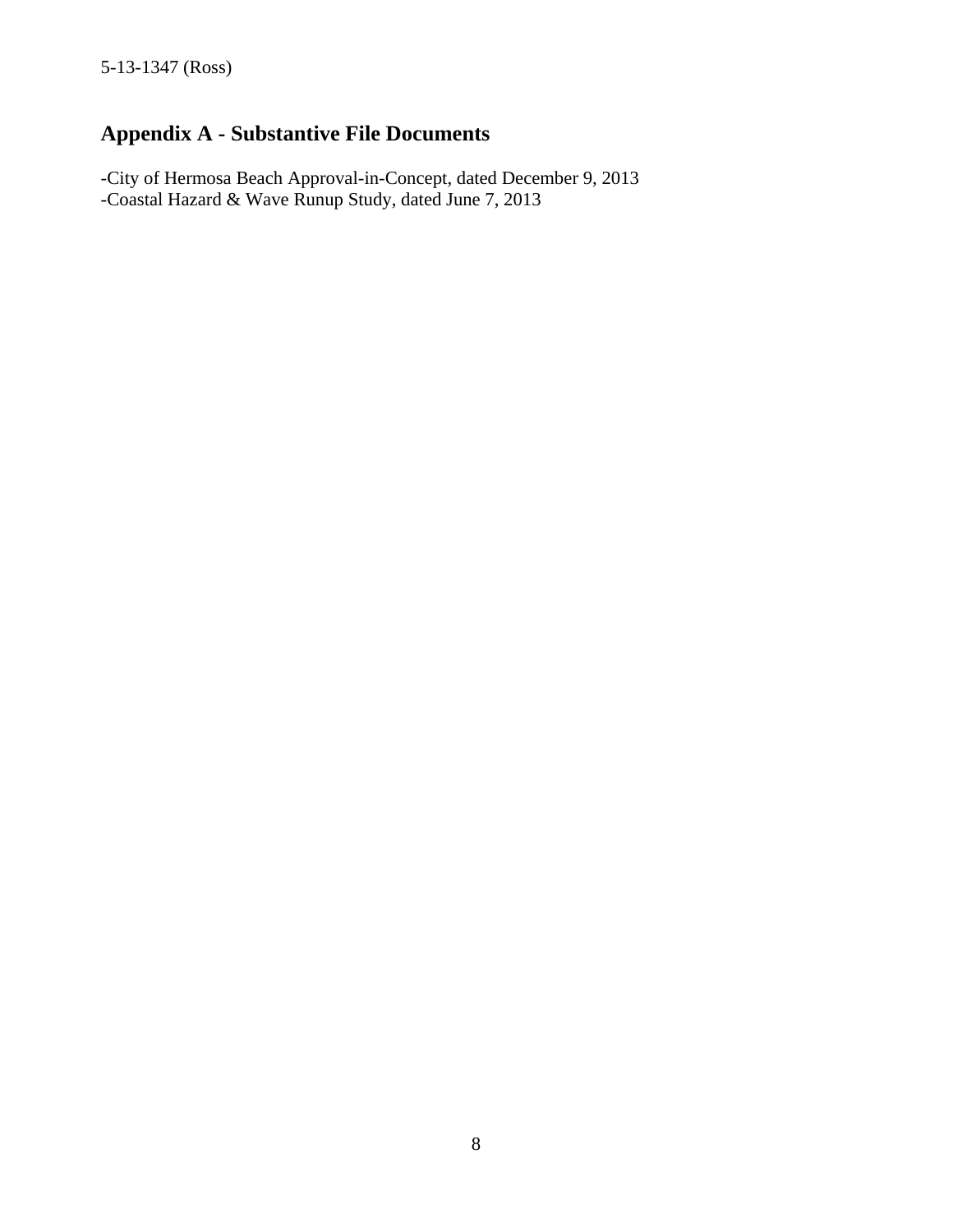| 29TH<br>ST.<br>27TH<br>"26T<br>SГ                 | Z<br>≳<br>281                                                                                                                         | 寝<br><b>HEATE</b>                                                                                                                                  | GRENADA CT<br>CATALINA CT<br>MALAGA WY<br>NANTUCKET PL<br>DOVER PL<br>gordosa<br>"T <i>at material</i> es"<br>a.      | <i><b>FEDERA</b></i><br>al DG<br><b>MARINE</b><br><b>XXXXXXXXX</b>                                                                                                                                                                                                                                                                                                                                                                                                                                                                                                   |
|---------------------------------------------------|---------------------------------------------------------------------------------------------------------------------------------------|----------------------------------------------------------------------------------------------------------------------------------------------------|-----------------------------------------------------------------------------------------------------------------------|----------------------------------------------------------------------------------------------------------------------------------------------------------------------------------------------------------------------------------------------------------------------------------------------------------------------------------------------------------------------------------------------------------------------------------------------------------------------------------------------------------------------------------------------------------------------|
| 735<br>ST<br><b>25TH</b><br>9                     | 55<br>25<br>$rac{5}{2380}$<br>ই∣<br>ST.<br>₹<br>្បូន<br>eg<br>P<br>'ব¦<br>ST                                                          | 2380<br>ă<br>$\mathbb{R}$<br>23RD<br>R<br>₹<br>5T<br>1401<br>215T<br>CEDAR<br>20TY<br>圣<br>19TH                                                    | 1601"<br>$\overline{\mathsf{S}}$<br>22ND ST<br>3<br>≋∣<br>童<br>ST<br>215T ST<br><b>SOL</b><br>ぃ<br>19TH<br>ST<br>ST   | TRW INC<br>讍<br>DR<br>SPACE PARK                                                                                                                                                                                                                                                                                                                                                                                                                                                                                                                                     |
| 羂<br>gresiteit<br>TE.<br>ЛĶ<br>ST<br><b>BEACH</b> | Ę<br>鄠<br>결<br>$\overline{\text{sr}}$<br>$\overline{\mathbf{r}}$<br>$\tilde{a}$<br>.17.IH<br>PINE<br>-801<br>š<br>UMUT<br>픫<br>14TH   | $187H$ ST $\overline{4}$<br>뜡<br>ST<br>1074<br>$177\mu$<br>ŊТ<br>AESIOENCE<br>maail lihii \di<br>ROMEL<br>ර්<br>$\frac{157}{51}$<br>ЮLIА<br>뛻<br>ē | Э КАМДАНТІ<br>1501<br>18TH ST<br>FAYMONT<br>REDONO)<br><b>KENDY</b><br>ST<br>×.<br>KNE.<br>3                          | 舊<br><b>DODLITTLE</b><br><b>AVIATION</b><br>PARK                                                                                                                                                                                                                                                                                                                                                                                                                                                                                                                     |
|                                                   | vitta:<br>ESCUE<br>靄<br>ВI<br>$\mathbf{b}$<br><b>MANHATTAN</b><br>835<br>-क्ष<br>lodi<br>ST M<br>1001p0                               | ভু<br>i¥<br>نمنا<br>1301<br><b>BEA</b><br>븊<br>F5<br>nor<br>11TH<br>1200<br>تيا<br>401                                                             | $\equiv$ 12TH $\overline{51}$<br><b><i>GEREVOLE</i></b><br>*170F<br>$=$ means<br>5T<br>1600<br>ST<br>1800<br>চা<br>23 | <b>BEACH</b><br><b>MANHATTAN</b><br>AV<br>WARFIELD<br>盃<br>当<br>s<br>٨V<br>OUFOUR<br>2200<br>Ē<br>$\mathbf{R}$<br>BATAAN                                                                                                                                                                                                                                                                                                                                                                                                                                             |
| MANHATTAN                                         | प्रथ<br>$\frac{1}{21}$<br>뉴<br>is.<br>ST<br>$E^{3}_{\rm max}$<br>ST.<br>'n<br><b>Enville</b><br>For the set<br>চা<br>S1<br>∣៖<br> ≋ ≠ | ⊟<br>81H<br>1201<br><b>KISI</b><br>g<br>póŦH<br>¥<br>5TH                                                                                           | 501<br>21<br>1600<br>HERRIN<br>ST<br>770<br>51                                                                        | <b>ARRE</b><br>٨V<br><b>HANGER</b><br>ANDERS<br>า<br>متقبله<br>ÀŸ<br>ERN<br>2099<br>AV<br><u>peary</u>                                                                                                                                                                                                                                                                                                                                                                                                                                                               |
| PIER                                              | <b>EXECUTE</b><br>ā<br>डा<br>51<br><b>RKH</b><br>週<br>R<br>1000<br>2N0 ≉l<br>ST.                                                      | سكة<br>$\frac{1}{2}$<br>11200<br>2ND<br>1409.<br>$\frac{1}{121}$ $\frac{1}{21}$<br>实婴<br>රි<br>ronda<br>GATES AV                                   | 1501<br>冩<br>a.<br>ST.<br>ST<br>51<br>-131<br>1501<br>荧<br>АV<br>GATES                                                | AV<br><b>PLANT</b><br>ROBINSON<br>22 Q<br>GRAHAM                                                                                                                                                                                                                                                                                                                                                                                                                                                                                                                     |
| <b>HERMOSA</b>                                    | 1001<br>$901 - 3$                                                                                                                     | <b>URTIS</b><br>郛<br><b>VOORHEES</b><br>SZ CONT<br>CSHS<br>d<br>帶<br><b>KEATS</b>                                                                  | È<br><b>CURTIS</b><br>AV<br>熤<br><b>SYOONE SEE</b><br>्रुक्<br>1701<br>AV<br>RUHLAND<br>v<br>٨V<br>NELSON             | CURT <sub>15</sub><br>靣<br>2099<br>್ವ<br>द्व<br>VOORIEE<br><b>RUHLAN</b><br>2200<br>ិន្នី<br>beikorl                                                                                                                                                                                                                                                                                                                                                                                                                                                                 |
| <b>ВЕАСН</b>                                      |                                                                                                                                       | SHELLEY<br>NINA COSTA AS                                                                                                                           | 1601<br>MATHERS<br>W<br>èd.<br>RIN<br>S<br>.VU,<br>교.                                                                 | ł,<br>PO K<br><b>EARTEST</b><br>LIB<br>2200                                                                                                                                                                                                                                                                                                                                                                                                                                                                                                                          |
| <b>COASTAL COMMISSION</b><br>HERMOSA              |                                                                                                                                       |                                                                                                                                                    | 皮皮<br>BI VD<br><b>CARVER</b><br><b>GRANT A'</b><br>ORMOND<br>τą<br><b>1700</b><br>HUNTI!<br>NGTON LNC                 | CARNEG!<br>Elstri<br>å<br><b>GRANT</b><br>2100<br>HUNTING ON<br>2000<br>覀                                                                                                                                                                                                                                                                                                                                                                                                                                                                                            |
| BEACH<br><b>EXHIBIT#</b><br>PAGE                  | <b>YBIH</b>                                                                                                                           |                                                                                                                                                    | HARRIMA<br>J٨.<br><u>្រួលទី¦ា ពេ</u>                                                                                  | HARRIMAN<br>∙ <del>cl</del> ar<br><u>marshalleteeld</u>                                                                                                                                                                                                                                                                                                                                                                                                                                                                                                              |
| <b>HERMOSA</b>                                    | ากิ<br>Jaik Cr<br>beach.                                                                                                              |                                                                                                                                                    | HAN LI<br>BOLMONT LN<br>1800<br>ιN                                                                                    | EPULLMAN<br>2100<br>$\frac{1}{2200}$<br>BIBELMONT<br><b>BOC</b><br>$\overline{11}$<br>SPEYER<br>四國                                                                                                                                                                                                                                                                                                                                                                                                                                                                   |
| 15 You flow beautiful                             | g W                                                                                                                                   |                                                                                                                                                    | u<br>CAR<br>LN<br>SPRE<br>AINNOUR.<br>LN                                                                              | $\frac{\frac{1}{2} \frac{1}{2} \frac{1}{2} \frac{1}{2} \frac{1}{2} \frac{1}{2} \frac{1}{2} \frac{1}{2} \frac{1}{2} \frac{1}{2} \frac{1}{2} \frac{1}{2} \frac{1}{2} \frac{1}{2} \frac{1}{2} \frac{1}{2} \frac{1}{2} \frac{1}{2} \frac{1}{2} \frac{1}{2} \frac{1}{2} \frac{1}{2} \frac{1}{2} \frac{1}{2} \frac{1}{2} \frac{1}{2} \frac{1}{2} \frac{1}{2} \frac{1}{2} \frac{1}{2} \frac{1}{2} \$<br>ුනු)<br> ර<br>$\overline{u}$<br>$\begin{array}{c}\n\longrightarrow \\ \downarrow\n\\ \hline\n\end{array}$<br>اینا<br>آگستا<br><b>PRECKET</b><br>ិម្ពឺ<br>ដូ<br>2100 |
|                                                   | 51)<br><b>HERMOSA</b><br>5M<br><b>BEACH</b><br>$\frac{\kappa m}{2}$                                                                   |                                                                                                                                                    | $\bar{v}_0$                                                                                                           |                                                                                                                                                                                                                                                                                                                                                                                                                                                                                                                                                                      |
| VED<br>ast Region                                 |                                                                                                                                       | י כ<br>墓<br>P0 20                                                                                                                                  | PAULLAP<br>MARIA                                                                                                      | Eznir<br>TOWERS                                                                                                                                                                                                                                                                                                                                                                                                                                                                                                                                                      |
| 2013<br><b>ENIA</b><br>AMMISSION                  | KING HARBOR<br>YACHT CLUB<br>膨い                                                                                                       | E<br>Sa<br>$\mathbb{Z}$<br>MARINA<br>ls.<br>ИÏ                                                                                                     |                                                                                                                       | <b>FREE</b><br>ωI<br>计信<br>ız                                                                                                                                                                                                                                                                                                                                                                                                                                                                                                                                        |
|                                                   | .<br>KOMINISTRATION<br>. BOILLING<br>KING.<br><b>HARBOR</b>                                                                           | 2<br>ŝ<br>$\partial q$<br>c).                                                                                                                      | PIOOT <sub>11</sub><br>REDONDO<br>NA <i>IS</i>                                                                        | WOMELLE                                                                                                                                                                                                                                                                                                                                                                                                                                                                                                                                                              |
|                                                   |                                                                                                                                       | Fortio<br><b>SEASIDE</b>                                                                                                                           |                                                                                                                       |                                                                                                                                                                                                                                                                                                                                                                                                                                                                                                                                                                      |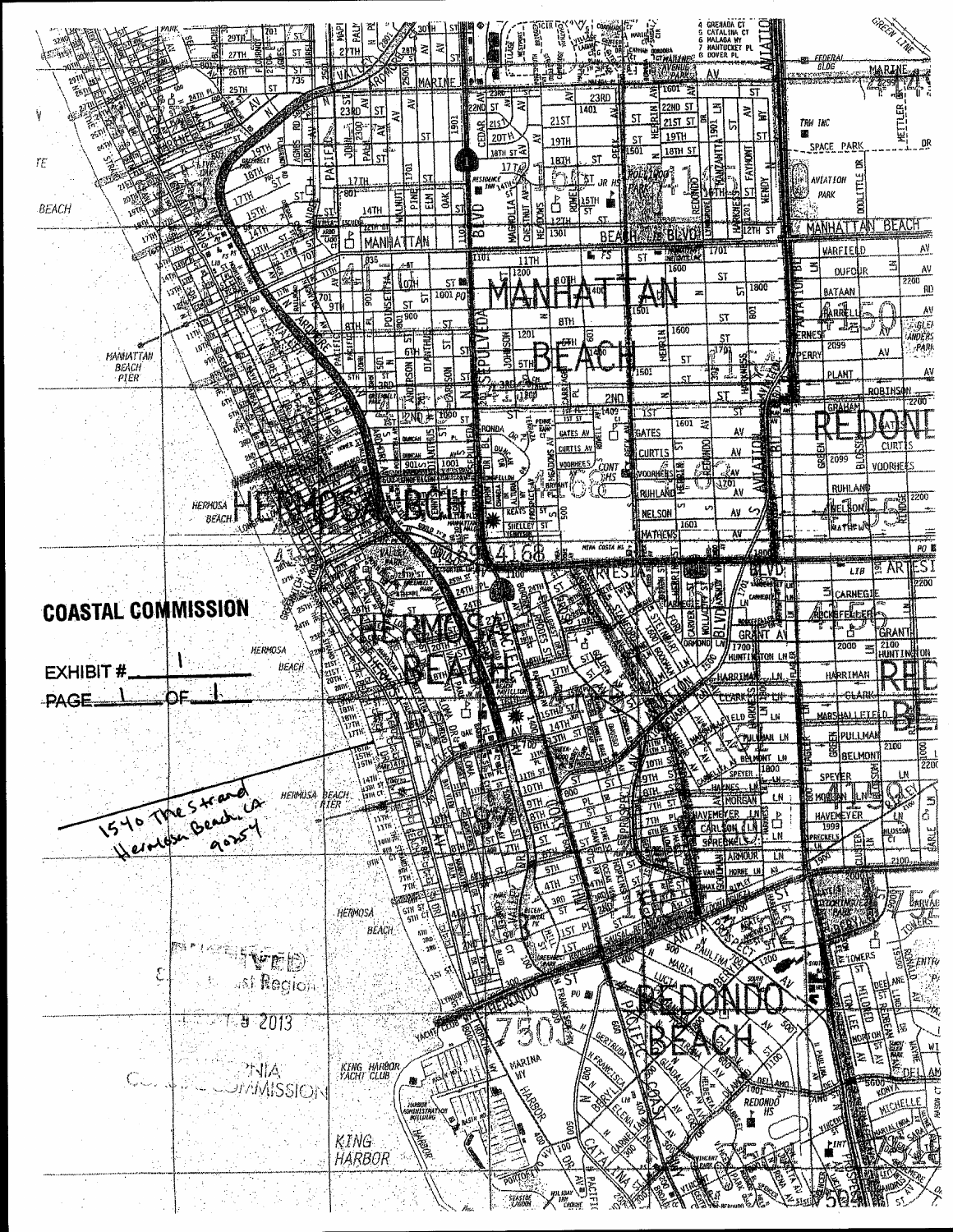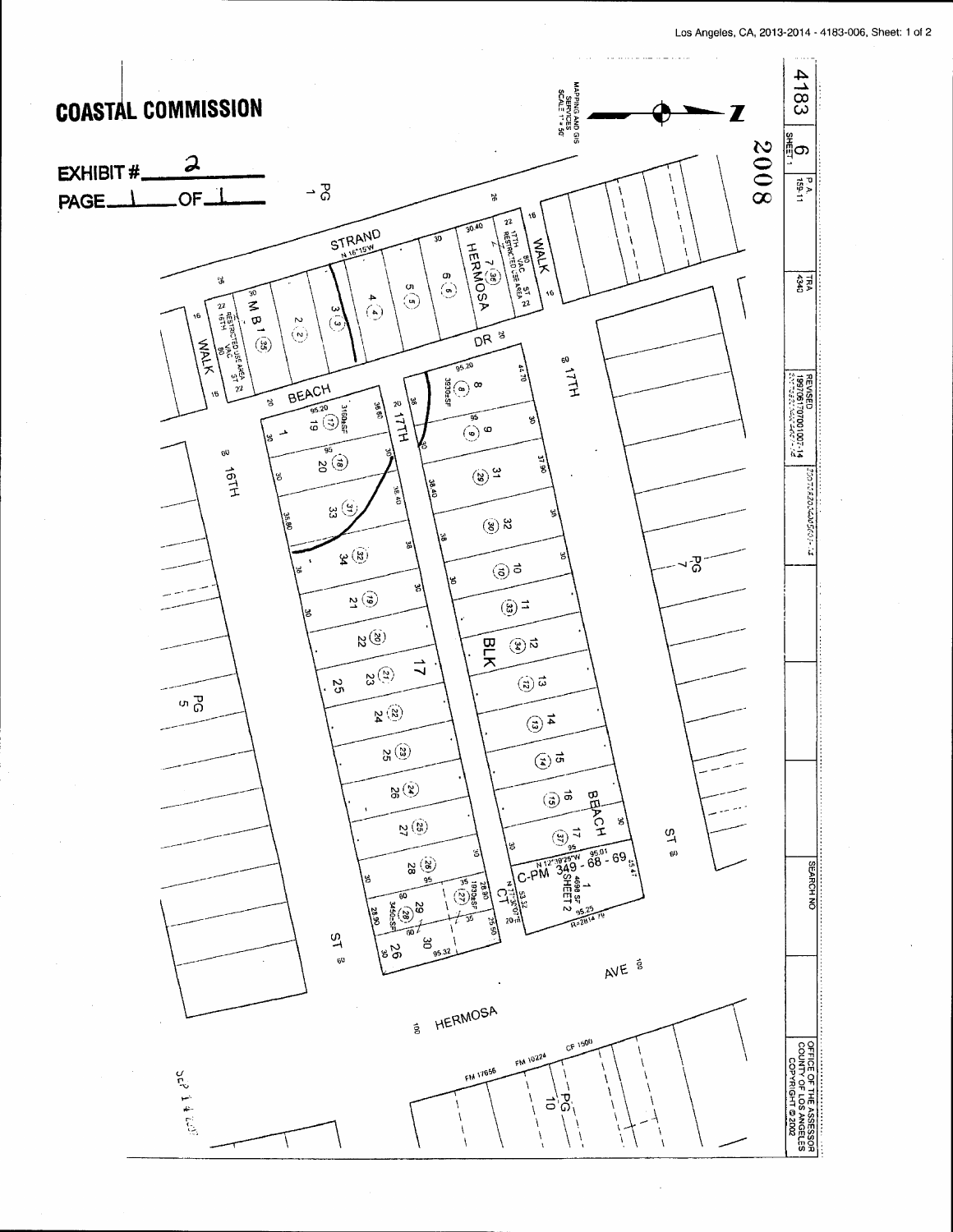# **COASTAL COMMISSION**

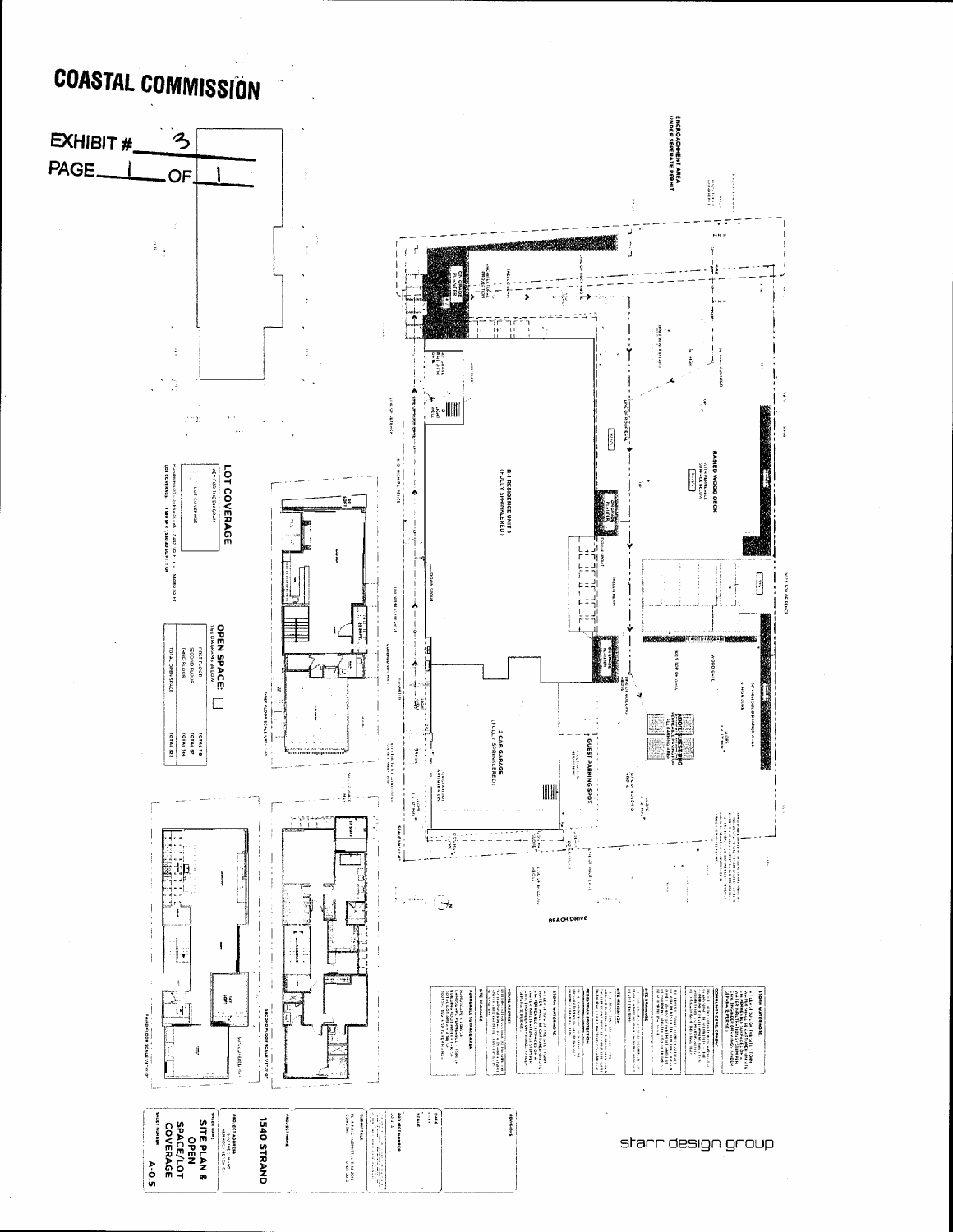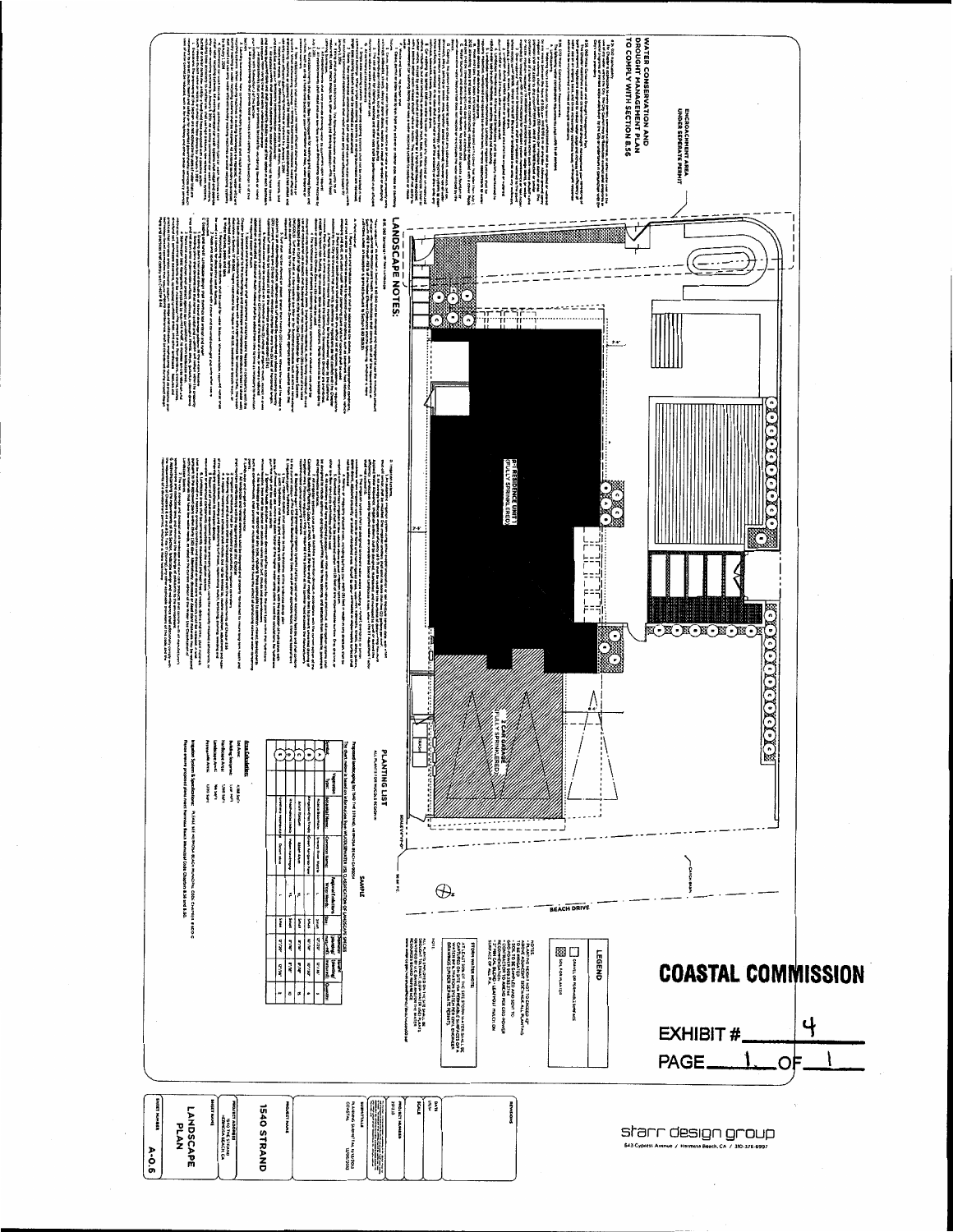